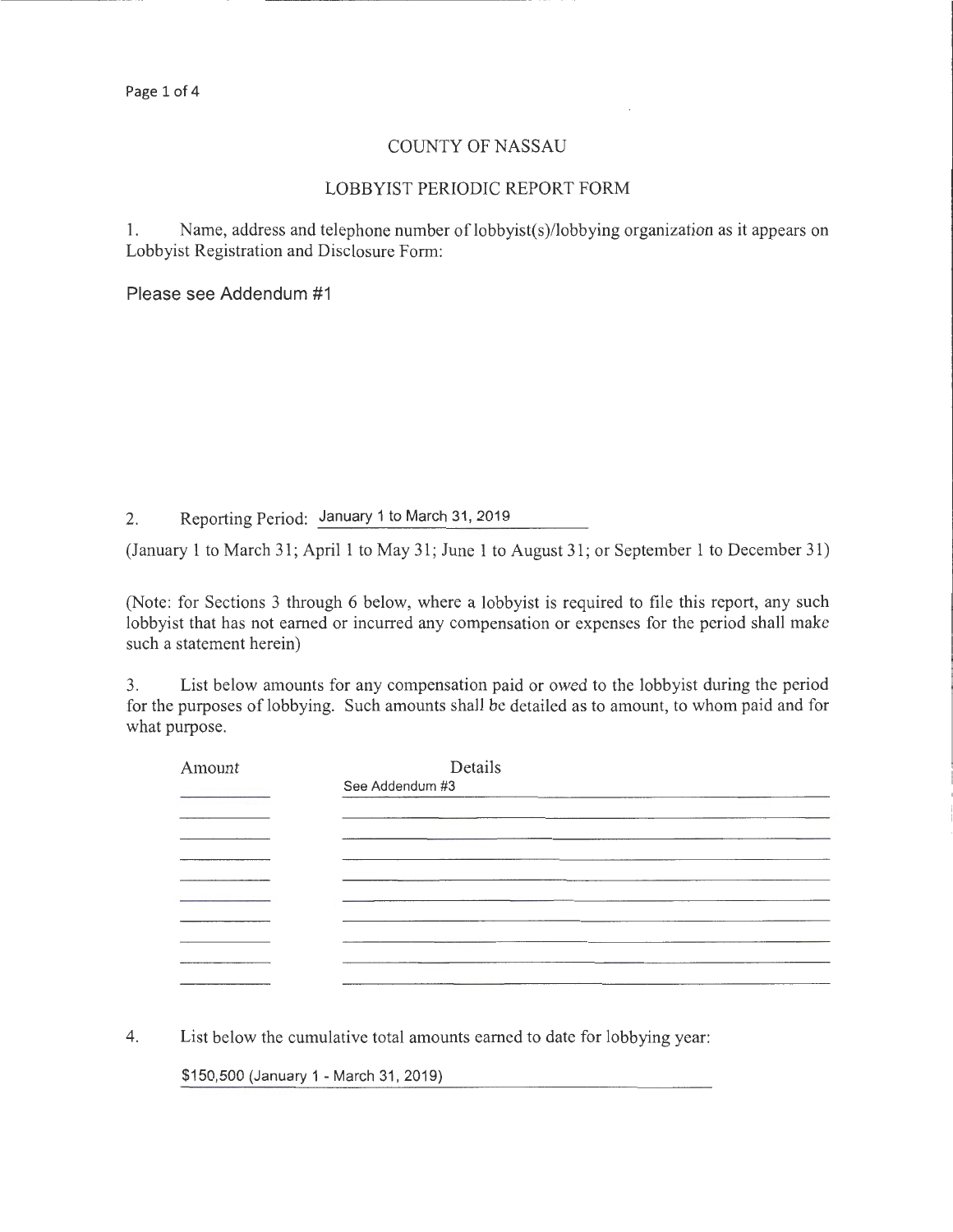Page 2 of 4

5. List below amounts for any expenses expended or incurred by the lobbyist during the period for the purposes of lobbying. Such amounts shall be detailed as to amount, to whom paid and for what purpose.

| Amount | Details                                                                                                                |
|--------|------------------------------------------------------------------------------------------------------------------------|
|        | See Addendum #3                                                                                                        |
|        | _______                                                                                                                |
|        |                                                                                                                        |
|        |                                                                                                                        |
|        | <u> 1980 - An Dùbhlachd ann an Aibhean ann an Comhair ann an Comhair ann an Comhair an Chuidhean ann an Comhair an</u> |
|        |                                                                                                                        |
|        |                                                                                                                        |
|        |                                                                                                                        |
|        |                                                                                                                        |
|        | the company's company's com-                                                                                           |

6. List below the cumulative total amounts expended to date for lobbying year:

\$0.00 (January 1- March 31, 2019)

(In lieu of completing 7 through 10 below, you may attach a copy of your Lobbyist Registration and Disclosure Form, provided the information has not changed.)

7. List whether and where the lobbyist(s )/lobbying organization is registered as a lobbyist (e.g. Nassau County, New York State):

Please see Addendum #1

8. Name, address and telephone number of client(s) by whom, or on whose behalf, the lobbyist is retained, employed or designated.

Please see Addendum #2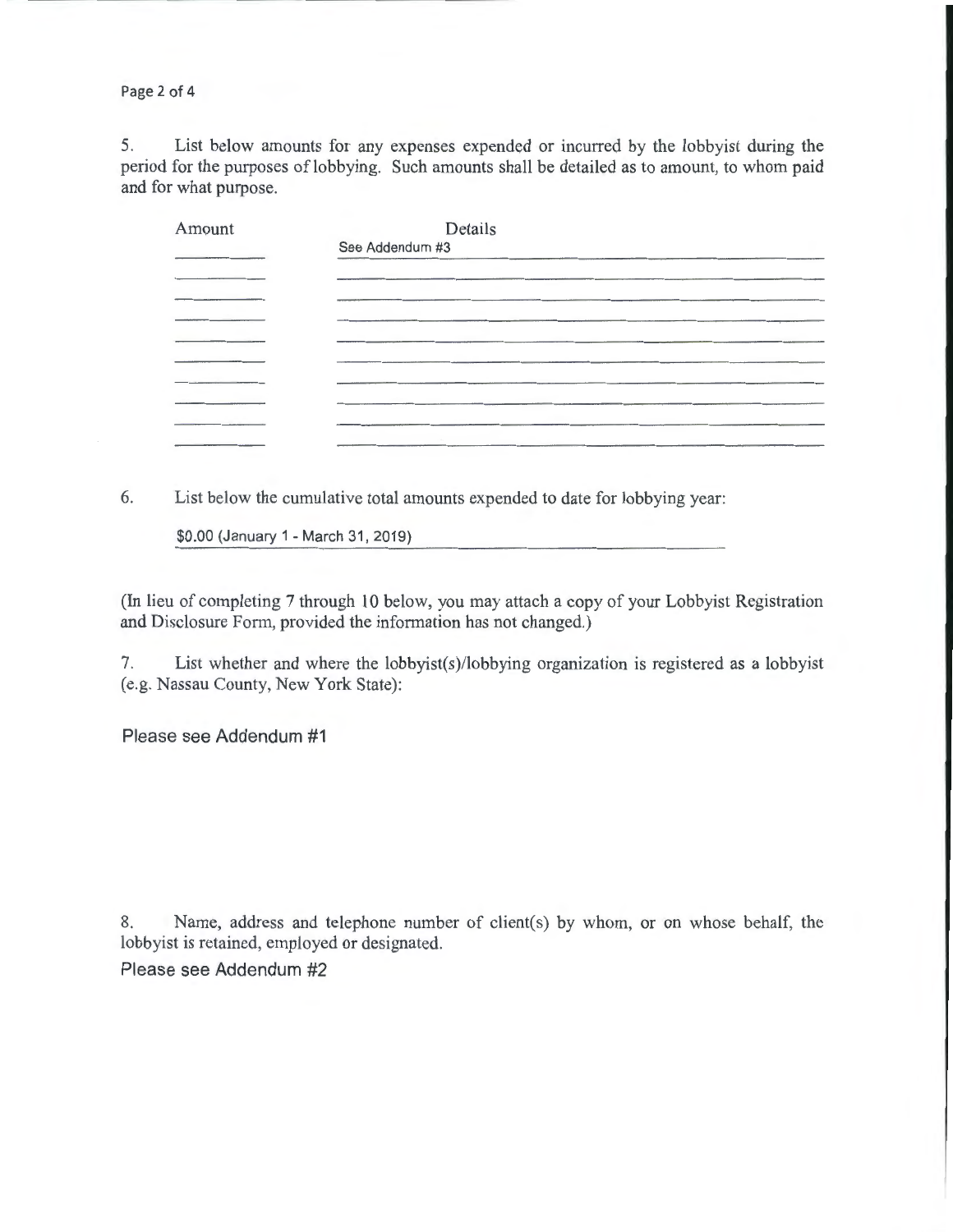Page 3 of 4

9. Describe lobbying activity conducted, or to be conducted, in Nassau County, and identify client(s) for each activity listed, during the Reporting Period.

Castagna Realty Oracle America

10. The name of persons, organizations or governmental entities before whom the lobbyist has lobbied during the period.

Nassau County Comptroller Jack Schnirman Nassau County Executive Laura Curran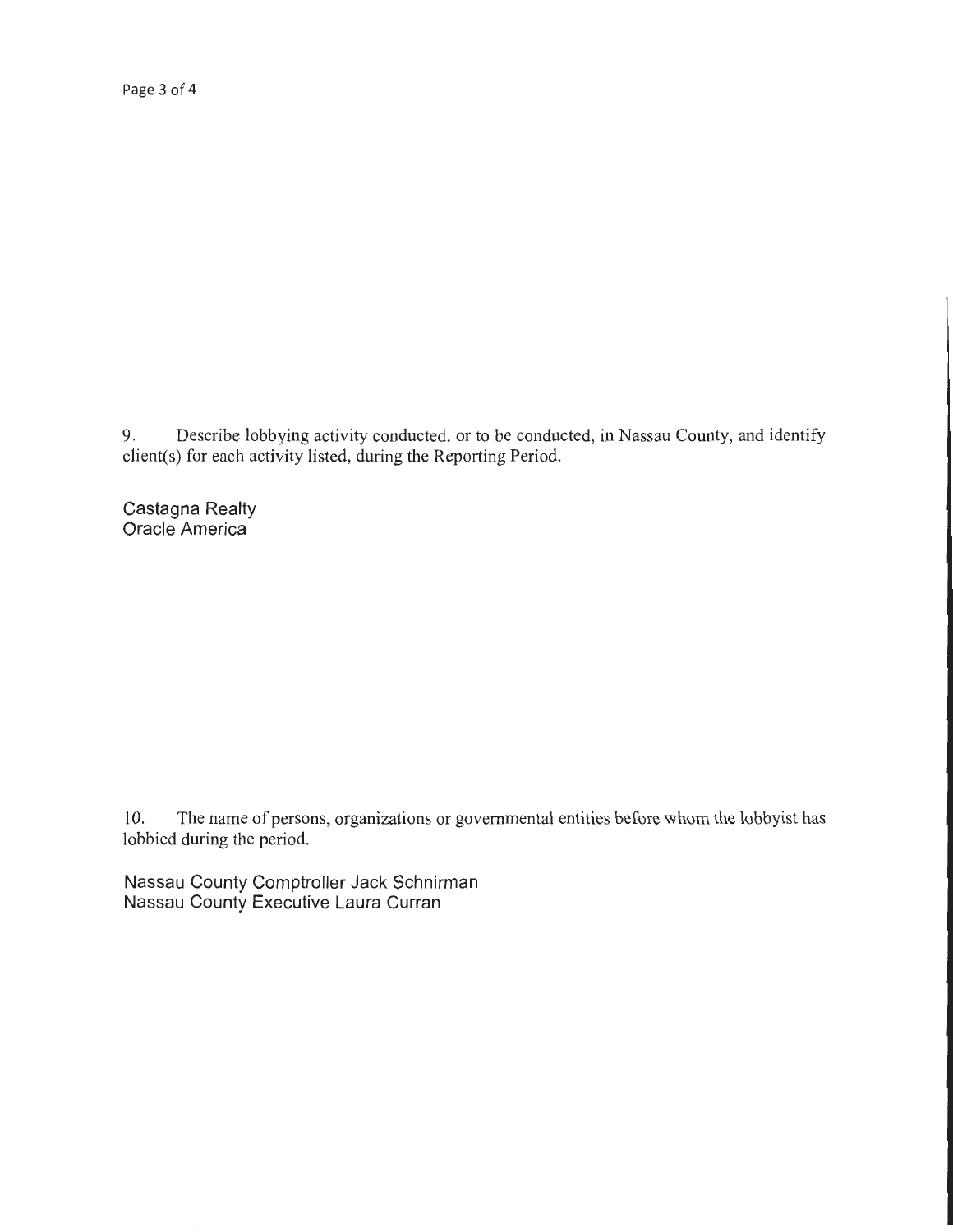I understand that copies of this form will be sent to the Nassau County Department of Information Technology ("IT") to be posted on the County's website.

I also understand that upon termination of retainer, employment or designation I must give written notice to the County Attorney within thirty (30) days of termination.

VERIFICATION: I certify that all statements made on this statement are true, correct and complete to the best of my knowledge and belief and I understand that the willful making of any false statement of material fact herein will subject me to the provisions of law relevant to the making and filing of false instruments and will render such statement null and void.

Dated:  $\frac{4/15/19}{9}$  Signed:

Print Name:

Title:

**Partner & Chair, State Government Relations Practice** 

Steve M

| SS:                                           |    |
|-----------------------------------------------|----|
|                                               |    |
|                                               |    |
|                                               |    |
|                                               | 19 |
| <b>STATE OF NEW YORK</b><br>New York)<br>15th |    |

anna Brene NOTARY PUBLIC

Brener Anna<br>NOTARY PUBLIC, STATE OF NEW YORK Registration No. 01BR6353151 Qualified in Kings County Commission Expires 01.17 2021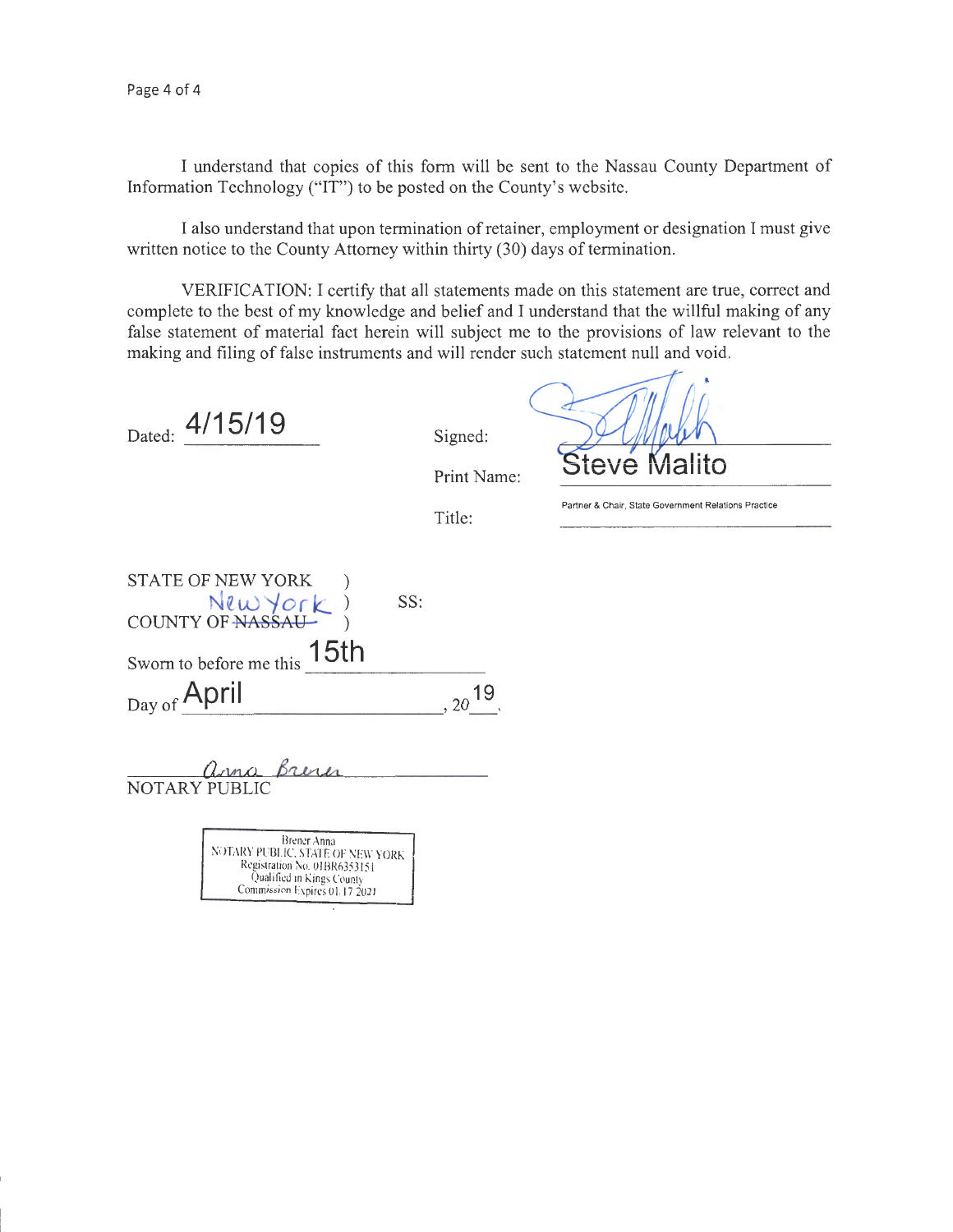## Davidoff Hutcher & Citron LLP Lobbyists Engaging Nassau County Addendum# 1

| Name                       | <b>Address</b>                                                                | <b>Phone Number</b> | <b>Registered to Lobby in</b>                                                               |
|----------------------------|-------------------------------------------------------------------------------|---------------------|---------------------------------------------------------------------------------------------|
| <b>Charles Capetanakis</b> | Davidoff Hutcher & Citron LLP<br>605 Third Avenue<br>New York, New York 10158 | 212-557-7200        | Nassau County<br>New York City<br>New York State                                            |
| Sean Crowley               | Davidoff Hutcher & Citron LLP<br>605 Third Avenue<br>New York, New York 10158 | 212-557-7200        | Nassau County<br>New York City<br>New York State<br>Federal                                 |
| Sid Davidoff               | Davidoff Hutcher & Citron LLP<br>605 Third Avenue<br>New York, New York 10158 | 212-557-7200        | Nassau County<br>New York City<br><b>New York State</b><br>Federal                          |
| <b>Arthur Goldstein</b>    | Davidoff Hutcher & Citron LLP<br>605 Third Avenue<br>New York, New York 10158 | 212-557-7200        | Nassau County<br>New York City<br>New York State<br>Federal                                 |
| John B. Kiernan            | Davidoff Hutcher & Citron LLP<br>605 Third Avenue<br>New York, New York 10158 | 212-557-7200        | Nassau County<br><b>Suffolk County</b><br>New York City<br><b>New York State</b><br>Federal |
| Stephen A. Malito          | Davidoff Hutcher & Citron LLP<br>605 Third Avenue<br>New York, New York 10158 | 212-557-7200        | Nassau County<br><b>Suffolk County</b><br>New York City<br><b>New York State</b><br>Federal |
| Nicole L. Weingartner      | Davidoff Hutcher & Citron LLP<br>605 Third Avenue<br>New York, New York 10158 | 212-557-7200        | Nassau County<br><b>Suffolk County</b><br>New York City<br><b>New York State</b>            |
| Brian W. Simon             | Davidoff Hutcher & Citron LLP<br>605 Third Avenue<br>New York, New York 10158 | 212-557-7200        | Nassau County<br>New York City<br><b>New York State</b><br>Federal                          |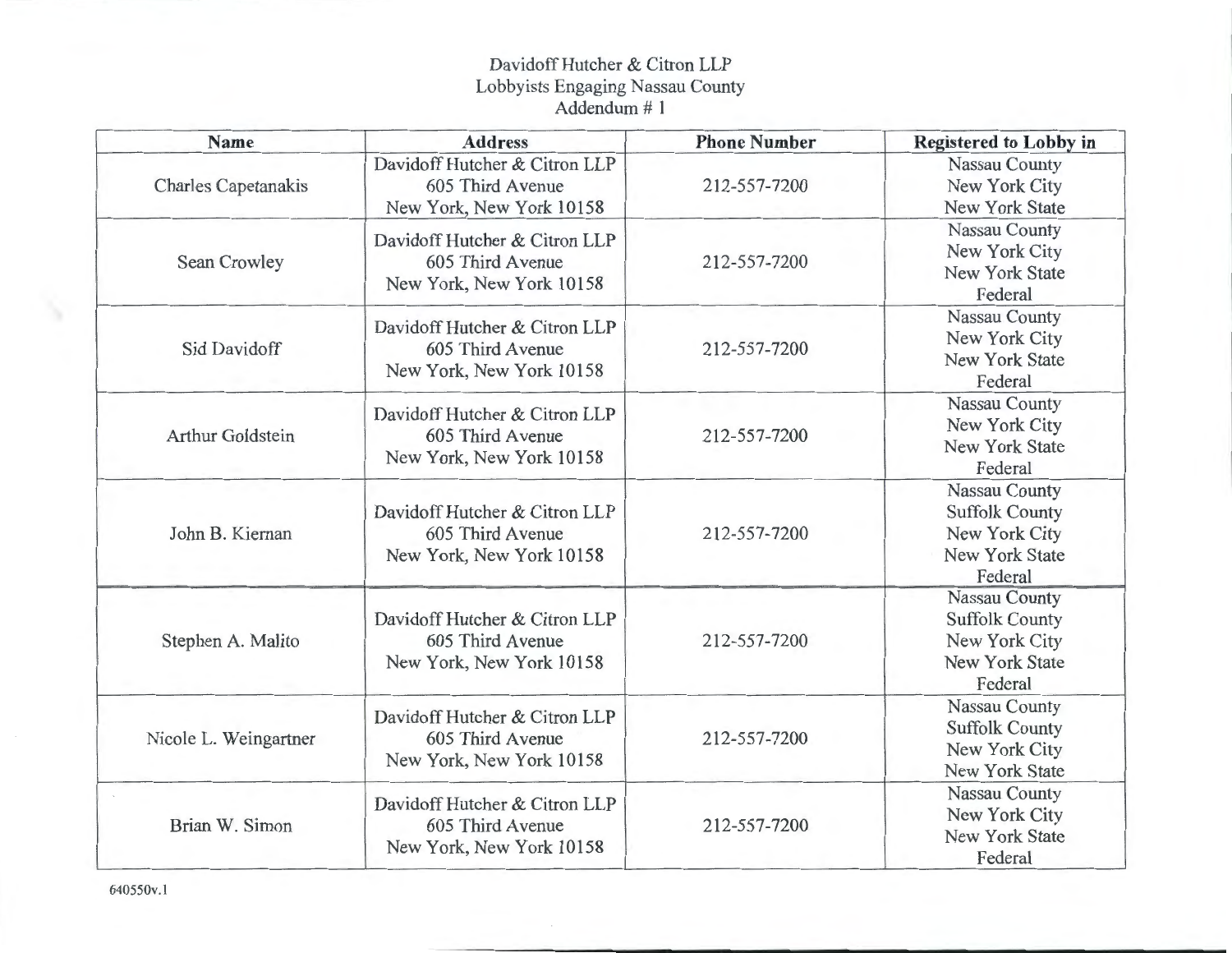#### Davidoff Hutcher & Citron LLP Clients Clients Represented in Nassau County Addendum#2

| <b>Name</b>                                                                                            | <b>Address</b>                                                 | <b>Phone Number</b> |
|--------------------------------------------------------------------------------------------------------|----------------------------------------------------------------|---------------------|
| Election Systems & Software                                                                            | 11208 John Galt Blyd.<br>Omaha, NE 68137                       | 1-877-377-8683      |
| Nassau Village Officials Association                                                                   | P.O. Box 484<br>New Hyde Park, NY 11040-5572                   | 516-437-1455        |
| Castagna Realty Co., Inc.                                                                              | 2110 Northern Blvd., Suite 201<br>Manhasset, New York 11030    | 516-627-6700        |
| RELX Inc. and affiliated entities including<br>subsidiary Elsevier<br>(FKA Reed Elsevier Inc. et. al.) | 11:50 18th Street, NW, Suite 600<br>Washington, DC 20036       | 202-857-8235        |
| Family Residences and Essential<br>Enterprises, Inc. (FREE)                                            | 191 Bethpage Sweet Hollow Road<br>Old Bethpage, New York 11804 | 516-870-1600        |
| North Shore Board of Education                                                                         | 112 Franklin Avenue<br>Sea Cliff, New York 11579               | 516-277-7801        |
| A. Vournou Construction<br>Management Group LLC                                                        | 6500 Jericho Turnpike<br>Syosset, New York 11791               | 516-513-1262        |
| SCO Family of Services                                                                                 | 1 Alexander Place<br>Glen Cove, New York 11542                 | 516-671-1253        |
| Oracle America, Inc.                                                                                   | 1910 Oracle Way<br>Reston, VA 20190                            | 703-478-9000        |